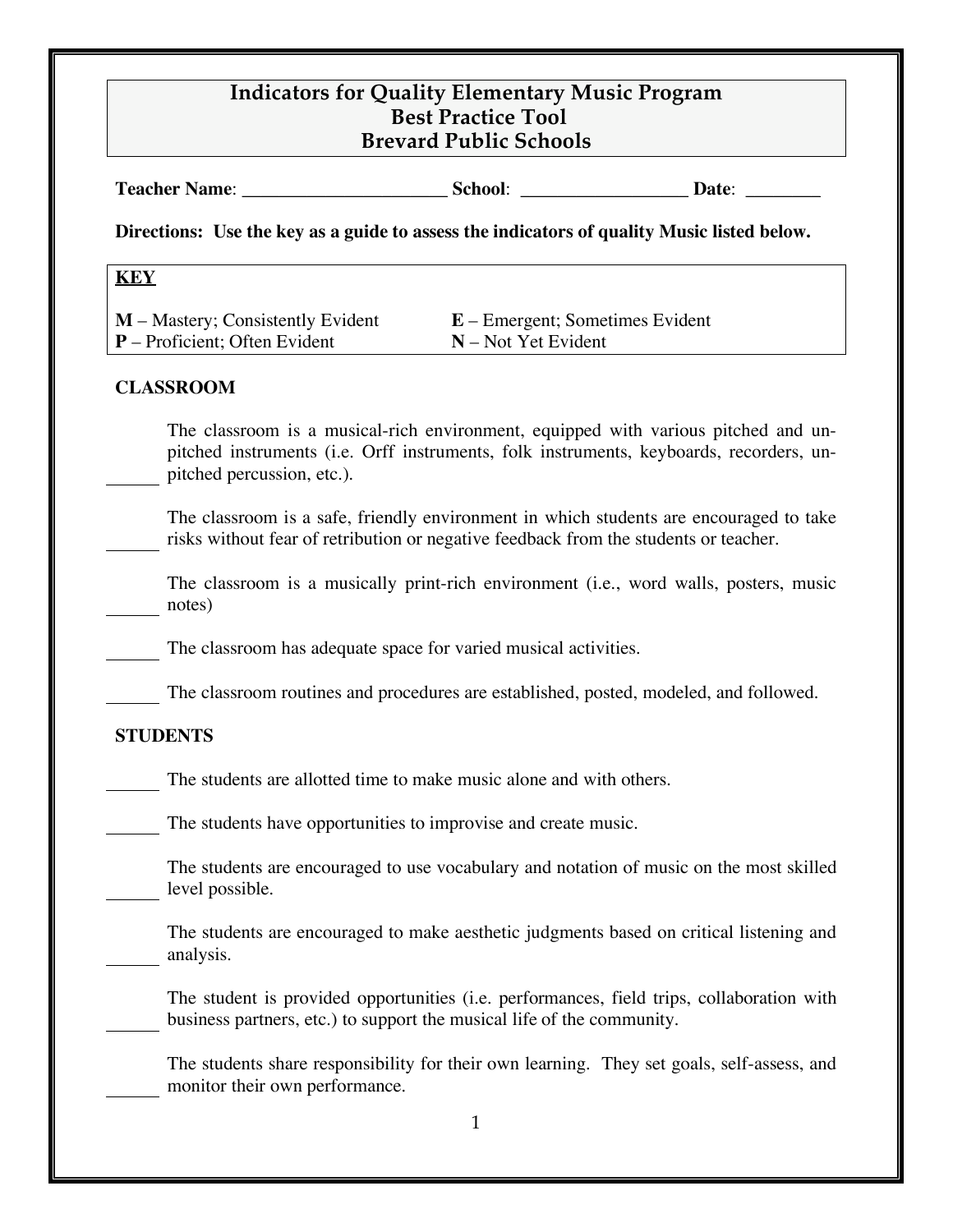#### **TEACHER**

The teacher actively seeks to deepen his/her musical content knowledge.

The teacher actively seeks to learn new music teaching methods by participating in staff development, workshops, reading professional periodicals, networking, etc.

The teacher actively shares knowledge and experience with new teachers and other colleagues.

The teacher models and shares his/her own joy of music and encourages students to continue musical learning as a life-long process.

The teacher communicates with and involves parents in addressing their child's musical progress.

The teacher provides in-depth and personal interaction to identify diverse musical styles and genres.

The teacher's instructional decisions reflect the music standards, benchmarks, and grade level expectations.

The teacher asks questions that require students to make aesthetic judgments based on critical listening and analysis.

The teacher asks questions that require students to respond to music aesthetically, intellectually, and emotionally.

The teacher uses assessment materials (i.e. listening tests, informal/formal observations, guided rubrics and evaluations, etc.) on an ongoing basis to determine students' musical competencies of Grade Level Expectations and Sunshine State Standards.

The teacher provides instruction that will identify the role music has played and continues to play in the life of mankind.

The teacher makes wise use of the district-approved program and supplements with other resources as needed.